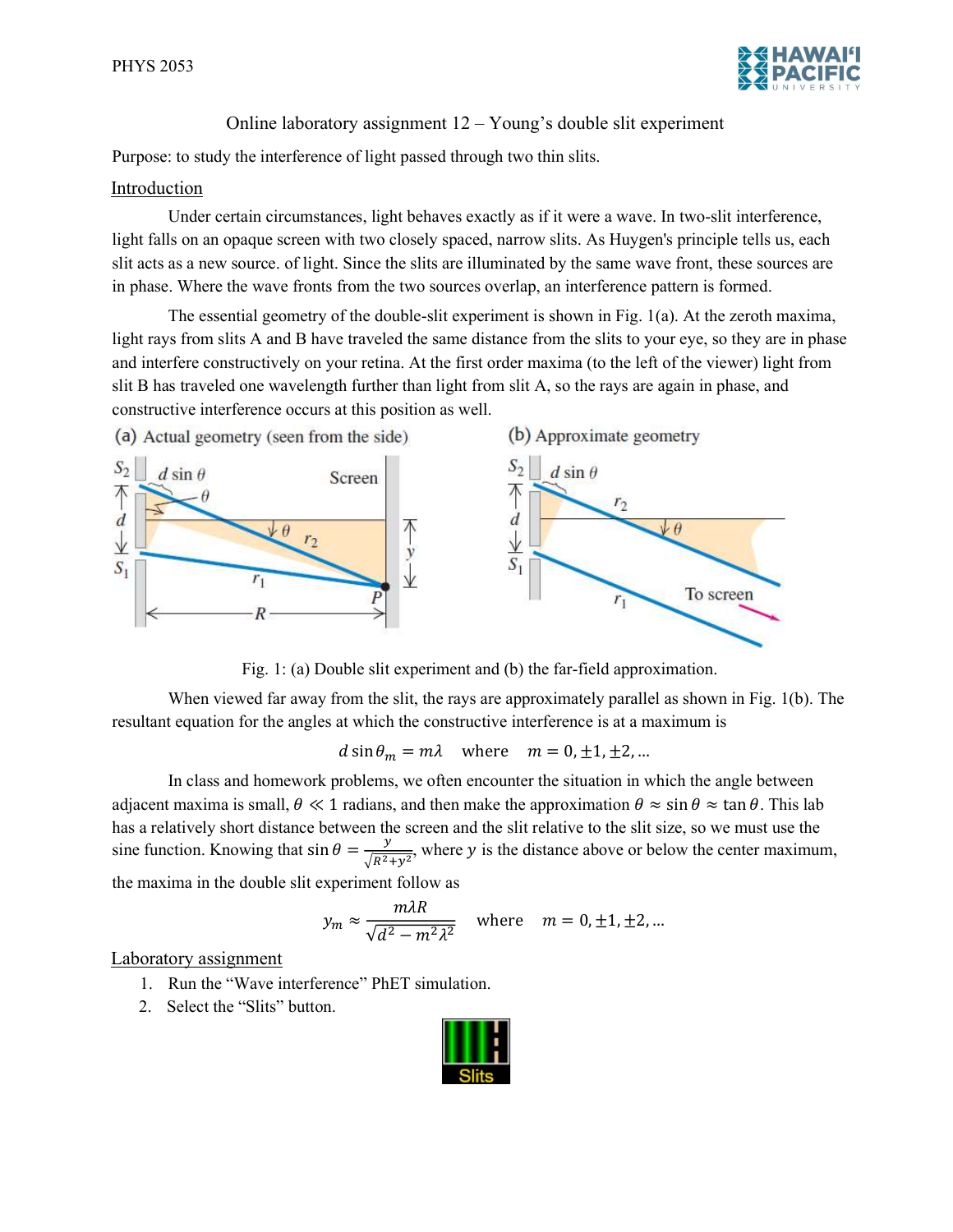

3. First select the laser icon as shown below. Then move the frequency toggle all the way to the farthest right setting, move the amplitude slider to the farthest right setting, check the screen box, and then check the intensity box.



- 4. Set the single slit width to 200 nm and set the slit width to 1000 nm.
- 5. Move the slit pattern to the farthest left position and press the green button to turn on the laser. 1 fs =  $10^{-15}$  s  $\blacktriangleright$  500 nm  $\left| \bullet \right|$

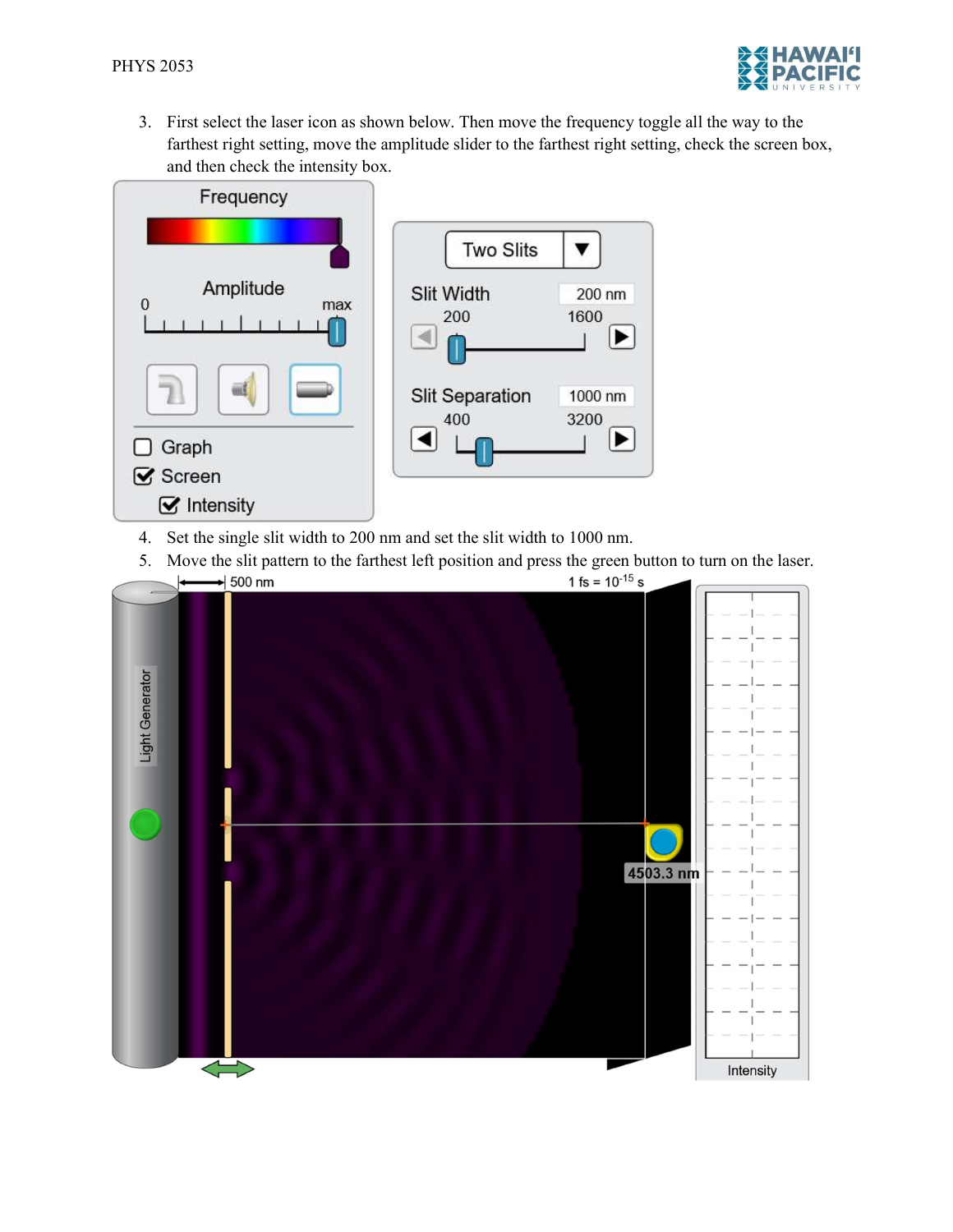Table I



- 6. Use the measuring tool to determine that the distance between the double slit pattern and the screen is appropriate, where  $R \approx 4500$  nm.
- 7. Wait until the pattern reaches the screen and a pattern shows up on the intensity graph on the right as shown below. Use the measuring device to determine the distance between the central maximum and the next adjacent maximum. Place the data in Table I.



- 8. Change the slit separation to 1500 nm and repeat the measurement (be sure to wait long enough for the light to pass through the new slit and reach the screen before taking the measurement) and place the data in Table I.
- 9. Continue the experiment until the "violet light source" region of Table I is complete.
- 10. Redo the same experiment for a yellow light source after moving the frequency toggle to yellow, but with a range of slit widths between 1500 nm – 3000 nm. Fill in the remainder of Table I.

| Violet light source |      |      |      |      |
|---------------------|------|------|------|------|
| $d$ (nm)            | 1000 | 1500 | 2000 | 2500 |
| $ y_{\pm 1} $ (nm)  |      |      |      |      |
| Yellow light source |      |      |      |      |
| $d$ (nm)            | 1500 | 2000 | 2500 | 3000 |
| (nm)<br>$y_{\pm 1}$ |      |      |      |      |